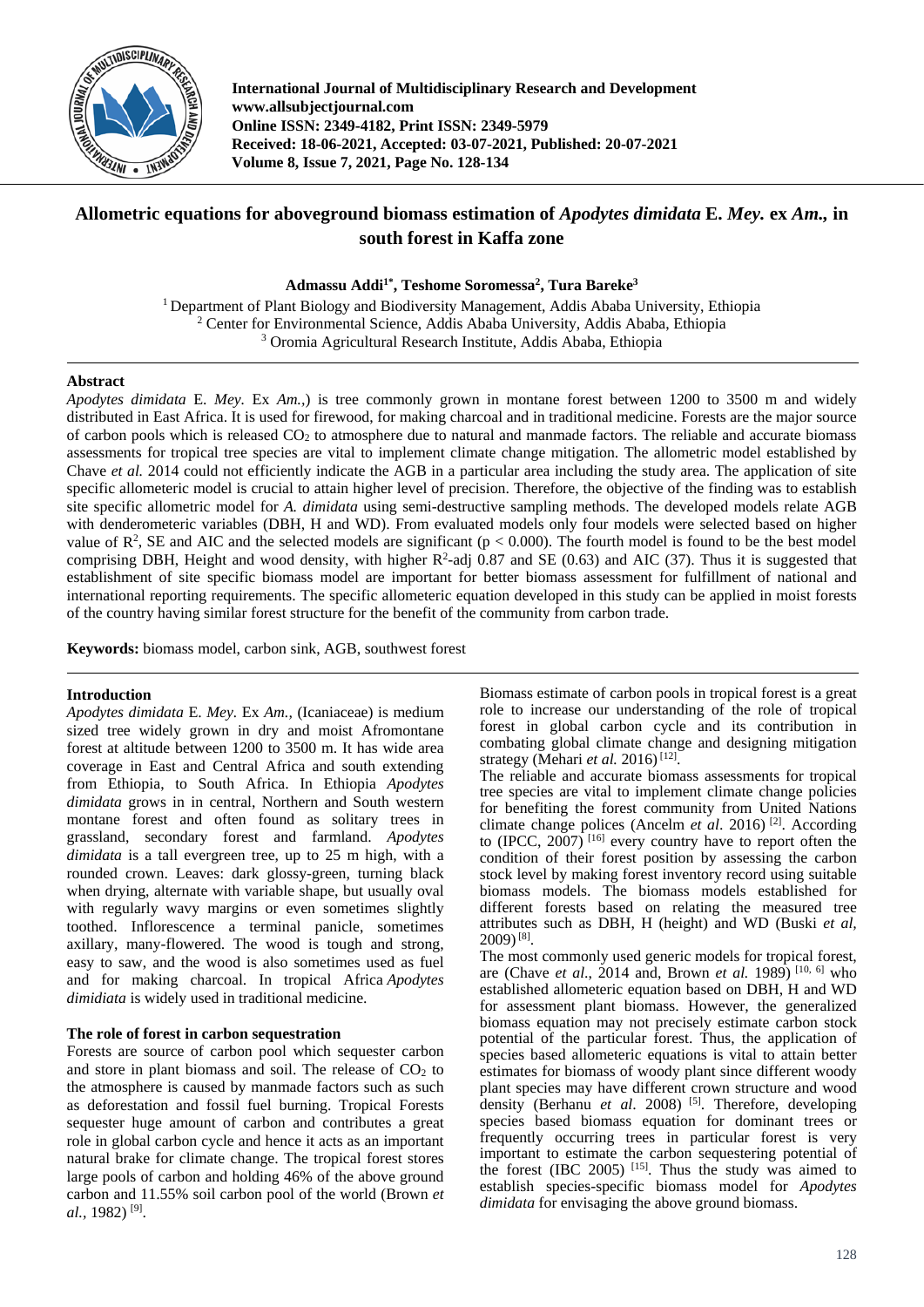#### **Materials and Methods**

### **Location and Description of Study Area**

The study area is located in Kafa zone between  $6^{\circ}$  24' to  $7^{\circ}$ 70' North and  $35^0$  69' to  $36^0$ 78' East (Fig. 1). The southern part of study area is bordered by Bita district in the west by the Sheka Zone, in the North by Illuababor Zone of Oromia Region and in the east by Gewata district. The total area coverage of the forest in Gesha and Syilem districts are 705.20 and 856.60 square kilometers respectively (Ayele

Kebede,  $2011$ )<sup>[4]</sup>. The topography of the area is undulating, with valleys and rolling plateaus and some area with flat in the plateaus and the altitude ranges from 1,600m to 3000m (Addi et al. 2020)<sup>[1]</sup>. The common soil types in the study area are fertile soils of the volcanic origin of Precambrian and Metamorphic rock materials. The major soil groups, are Nitisols which are agriculturally important and are the dominant soils types in the study area with high organic matter and nitrogen content.



**Fig 1:** Map of the study area showing administrative regions of the Ethiopia

#### **Species Sampling and Data Collection**

Preferential sampling techniques was used to select sample trees or individuals. For measuring tree biomass, a single tree was classified to woody plant and its diameter greater than five centimeters was considered for required data collection. A required sample tree was selected based on abundance and frequency of the tree in the area and trees without being damaged. Accordingly, a total of 30 individuals of *Apodytes dimidiata*, was selected. For the representation of sample size, five DBH Classes were established from minimum of 10cm up to > 50cm (Birhanu & Teshome  $2018$ <sup>[5]</sup>.

#### **Measurement of Tree Biomass in the Field**

The methodology for measurement biomass of sample were used the procedure of (Picard, Saint- André, and Henry  $2012$ ) <sup>[19]</sup> for developing biomass models. None destructive sampling without destroying sample trees due to cost and the rare distribution of tree in the area. Before measurement of the required data, the individual tree was divided into separate section of the trees which include trunk, big branches and small branches and measurement was done by climbing to a point up to the apex of the tree Figure 2. After measurement of tree compartment, four branches having diameter < 10cm were cut down to the ground. The sample branches were processed into leaves and wood and their fresh weight was weighed using weighing balance and

#### recorded.

The three replicates of leaves and wood samples were put in sample plastic containers, and then transported to drying room and kept in oven for moisture content determination (Picard, Saint- André, and Henry 2012)<sup>[19]</sup>. The oven dry weight of each tree compartment (leaves and wood) computed as the oven dry weight of the sample leaves and wood and divided by total fresh weight of sample leaves and wood and then multiplied by the total fresh weight of the respective components of trimmed branches in the field. The WD was measured by taking the sample of wood from different section of tree branches (lower, middle and upper) and cut into small pieces. The volume of each wood sample was measured by water displacement method Picard, *et al*.  $(2012)$ <sup>[19]</sup> and kept in drying oven for 72 hours. The wood density was computed as the oven dry weight of wood divided by volume of the wood.

#### **Measuring Untrimmed Fresh Weight of Tree**

The biomass of stem and big twigs were done by measuring the diameter and its length in the field. An interval of 2m in length between stem was used to measure diameter and height of each section of the stem. Then biomass of the stem and twigs were calculated from the volume of wood and mean WD with assumption that sections of stem or trunk were considered to be cylindrical and their density considered to be the same in all partitions of the trees (Picard *et al.* 2012)<sup>[19]</sup>.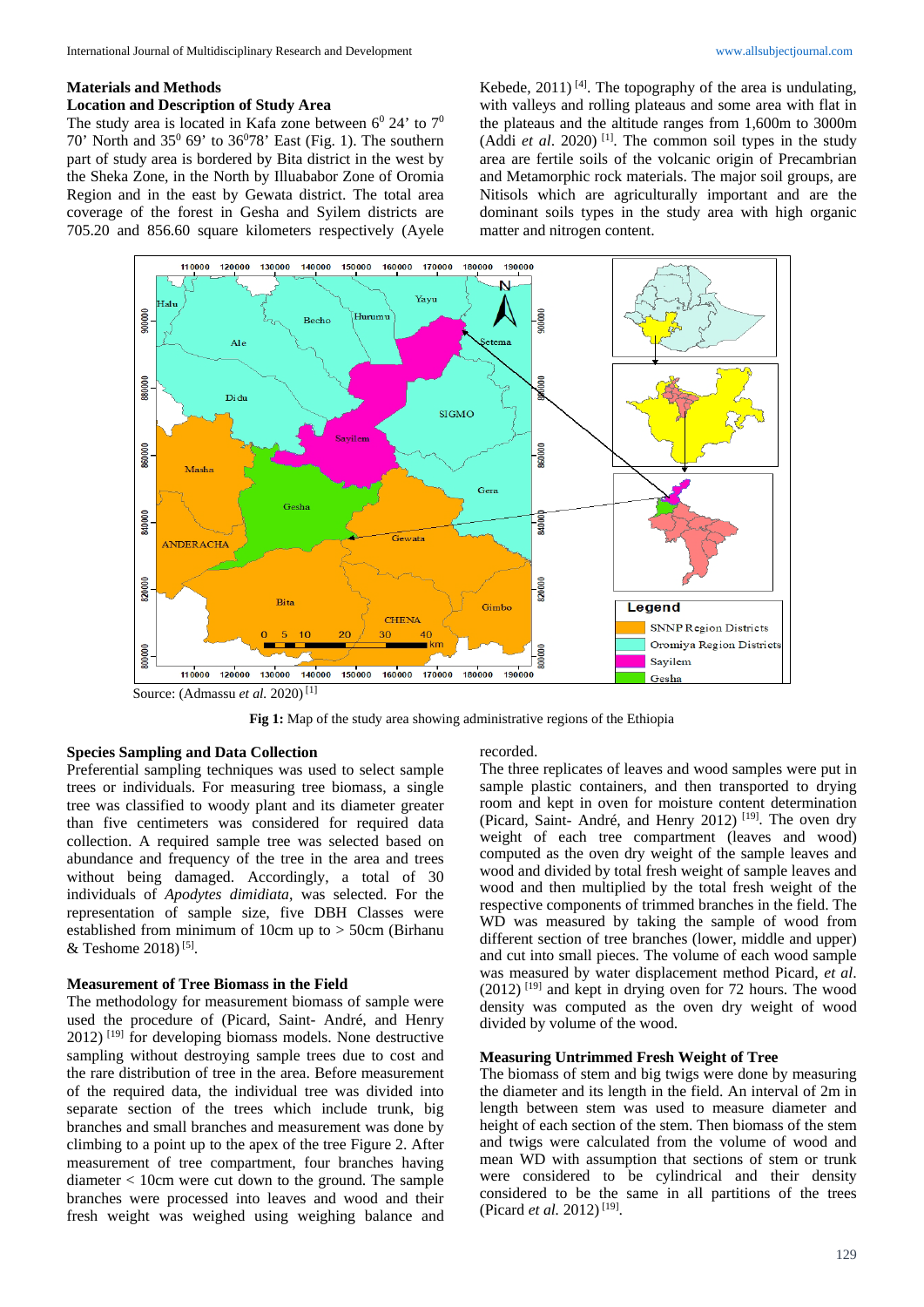

**Fig 2:** Field measurement of tree trunk and branches of *Apodytes dimidata*

### **Calculations Aboveground Biomass**

All the necessary steps for the biomass calculation for trimmed, untrimmed and leaves and wood were followed from Manual of FAO (2012).

# **Data Analysis and Model Selection Model Selection**

Before selecting appropriate biomass model, fitting of data for fulfilling of the linear regression model assumptions were detected by observing the linearity of scatter plots and out layers. Moreover, analysis was carried out between the above ground biomass and predictable variables (DBH, H and wood density) using correlation analysis (Table3). Different arrangements of predictor variables were performed relating with AGB using multiple regression models and seven possible models were tested (Picard *et al*., 2012)<sup>[19]</sup>. The selected Allometeric model fitness was evaluated based on Adjusted  $\mathbb{R}^2$  ( $\mathbb{R}^2$ - adj), standard error (SE) and Akaike information criterion (AIC).

### **Results and Discussion**

#### **Biomass Correlation in Relation to Tree Attributes**

The result of tree attributes (DBH, H and WD and AGB of *A. dimidata* was indicated in Table1. The biomass of the tree was significantly correlated with Diameter at breast height (0.84). Similarly, tree height (H) is also correlated with biomass (0.69) and WD was weakly correlated (0.56). The stem dry weight also strongly correlated with above ground biomass and while big branches and small branches including leaves are also correlated with DBH the relationship was highly significant ( $p < 0.05$ ) Table 2.

**Table 1:** The measured tree variables and mean biomass for *Apodytes dimidiata* in South west Forest

| <b>Variables</b> | Mean | SD   | Min  | <b>Max</b>    |
|------------------|------|------|------|---------------|
| Aboveground (kg) | 959  | 320  | 4668 | $959 \pm 320$ |
| <b>DBH</b>       |      | 19   | 10   | 89.2          |
|                  | 13   |      |      | 25            |
| Density          | 0.53 | 0.64 | 0.22 | 0.86          |
|                  | 30   | 30   | 30   | 30            |

| <b>Table 2:</b> Correlation analysis between biomass components (stem, branches and AGB) and predictable variables |  |  |
|--------------------------------------------------------------------------------------------------------------------|--|--|
|                                                                                                                    |  |  |

| <b>Plant species</b> |                          | <b>Dendrometric variables</b> |             |              |  |
|----------------------|--------------------------|-------------------------------|-------------|--------------|--|
|                      | <b>Biomass component</b> | $DBH$ (cm)                    | H(m)        | $WD (gcm-3)$ |  |
| Apodytes dimidata    | stem                     | $0.783***$                    | $-0.046$ ns | $0.63***$    |  |
|                      | Big branch               | $0.37*$                       | $0.49$ ns   | $-0.080$     |  |
|                      | Small branch + leaves    | $0.74**$                      | $0.83**$    | $0.48$ ns    |  |
|                      | AGB                      | $0.84***$                     | $0.69***$   | $0.56**$     |  |

ns not significant, p ≤ 0.05; \*\* p ≤ 0.001; \*\*\* p ≤ 0.001

# **Biomass Distribution within Trees Compartments**

The allocation of the biomass section of stem & branches were calculated and it ranges 0.37-16.6kg/per tree for branches, 2-2406kg/tree for stem. The average branch and stem biomass were 6.13kg and 416kg/tree respectively Figure 5. The percentage of dry biomass was stored in tree trunk and twigs because of its crown geometry that holds more branches and leaves and it might be less damaged by

external biological factors like human disturbance and herbivory.

This is in line with previous findings of (Dieler and Pretzsch 2013) [11] and Mehari *et al*. 2016. The lesser biomass was stored in small twigs and leaves due to its computation for light and habitat to survive. The finding also agrees with (Henry  $et$  al. 2010)<sup>[14]</sup> who found that the branch and leaf biomass is lesser than trunk biomass.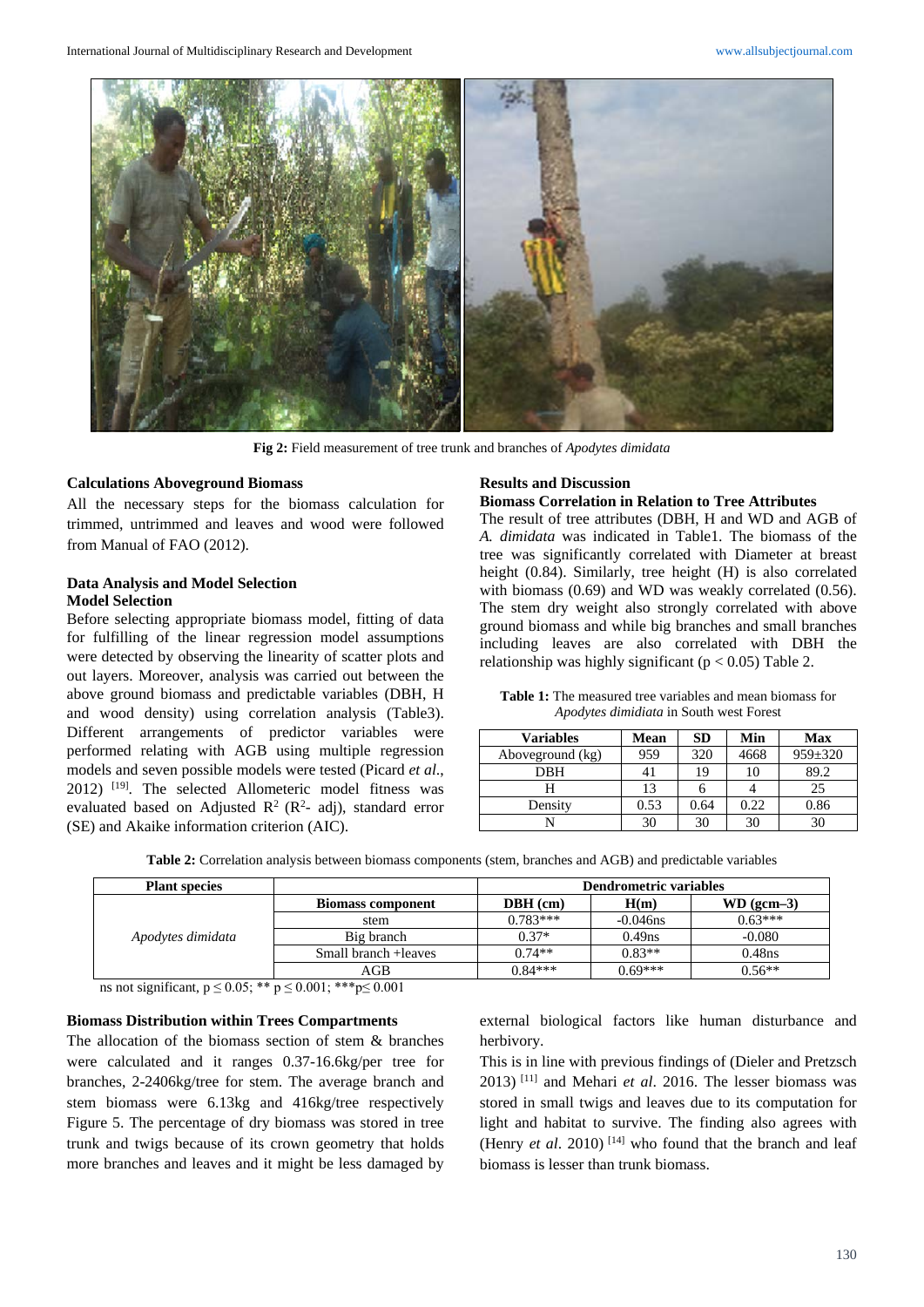

**Fig 3:** Aboveground biomass partitioning with in trunk and twigs of *Apodytes dimidata*

Scatter plot indicated in Fig 4 substantiates the relationship between AGB, DBH, Height and wood density representing an increment DBH of tree also there was unit of increment of AGB and indicating strong linear relationship. On the other hand, the linear relationship between height and AGB, has relatively has better relationship while wood density weak relationship with AGB. Based on this relationship Diameter at breast height and H are considered to be the most important predictive variable in developing appropriate biomass model at particular forest.

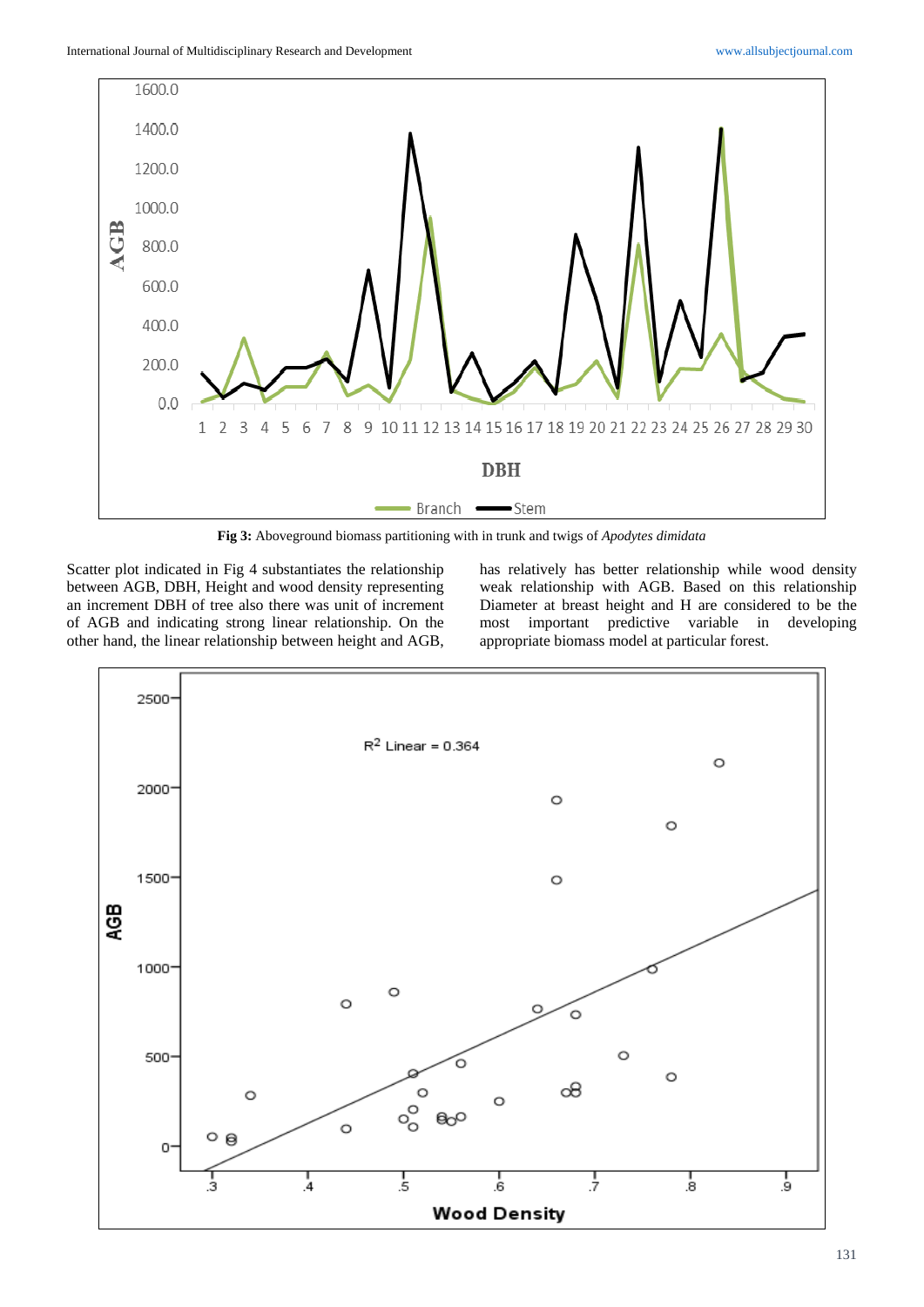

**Fig 4:** A correlation between AGB and dendrometric variables

### **Model Selection and Validation**

For selection of appropriate model multiple regression analysis was undertaken between dependent variable (AGB) and independent variable (DBH, density, and height) independently and in grouping. As the result of this analysis, seven (7) biomass models were evaluated in all possible ways. Out of tested models only four biomass models were selected based statistical fitness of the data and three were rejected Table 3.

The computed model parameters for the AGB was significant ( $p \le 0.001$ ). Out of the selected model the fourth

model is found to be the best model (Model 4) combing DBH,  $H^2$  and wood density, with higher  $R^2$ -adj (0.87) and SE (0.63) and AIC (37). Model 2 in combination of DBH, WD and Height also found to be the second best fitted model with Adj.  $\mathbb{R}^2$  value of 0.85 and AIC (42) and lower values of SE (0.36) Table 4). In the equations AGBest  $=$ ,  $\beta$ 0+log $\beta$ 1DBH+ $\varepsilon$  (M1) the predictable variable (DBH) explained the response variable (Above the ground biomass) by 81%. Hence DBH is the major limiting variable influencing the AGB of *Apodytes dimidata*. The wood density and H (height) alone or in combination are poorly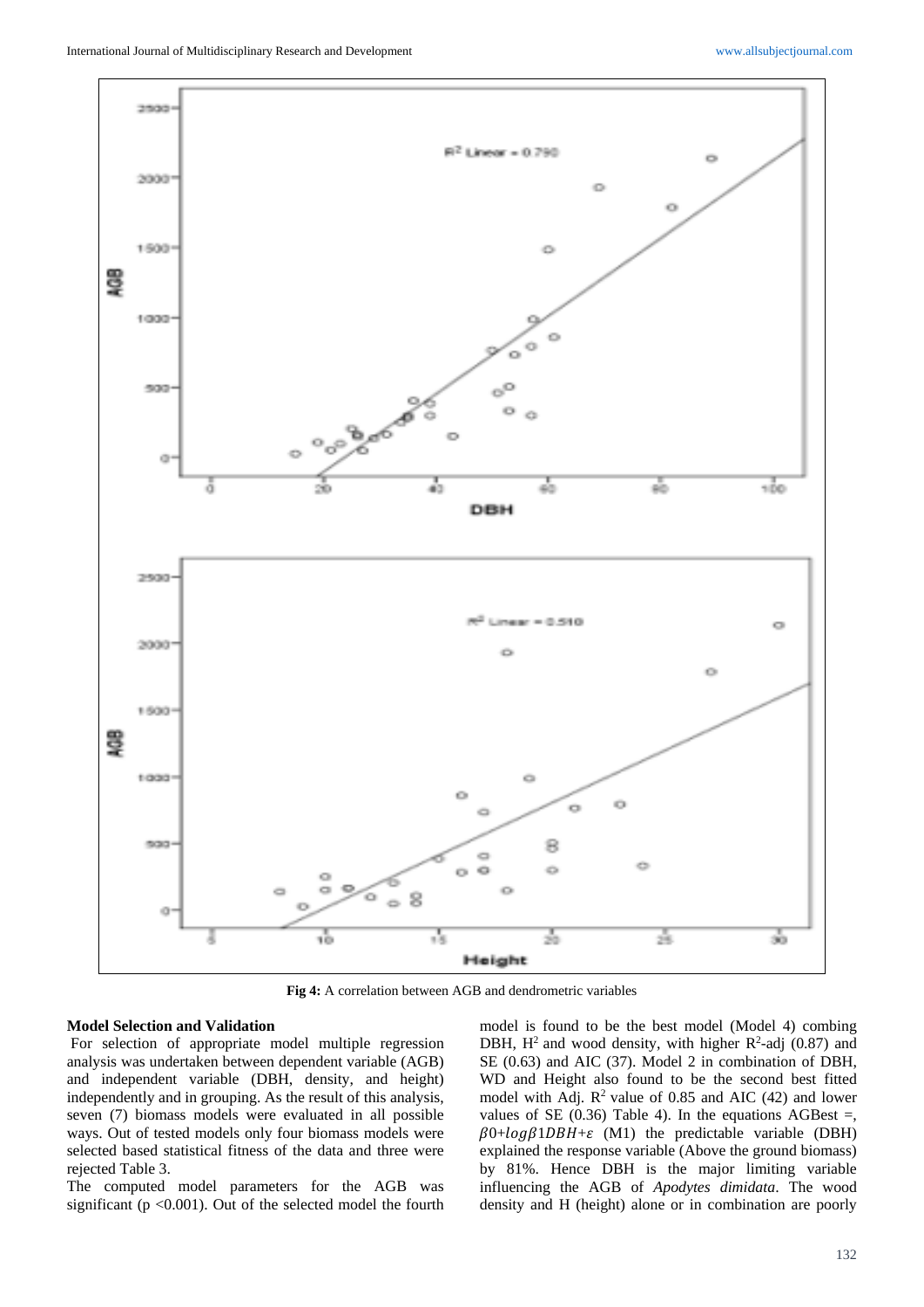explained the above the ground biomass and rejected due to lower Adj.  $R^2$  (0.46) and higher AIC (81) and SE (0.54). Among the independent variables, DBH was found strong predictable variable influencing the AGB. This is in agreement with Brown  $(2002)^{[7]}$ , who indicated that DBH is highly pertinent variable for assessing AGB in a highly diverse ecosystem while (Navar, 2009) [18] showed that the perceived difference in biomass of the trees are elucidated DBH. On top of this the inclusion of the WD, DBH and H provided best fit in Model 4.

This is in agreement with finding of Brown *et al*. 1989 [6] and Chave *et al* 2014<sup>[10]</sup> stated inclusion of wood density increased the biomass of the forest. This is also supported with Alvarez *et al*. 2012 who showed that inclusion of wood density and tree height increase the biomass in Amazonian forest.

| Model | <b>Equation</b>                                            | Model | <b>Equation</b>                                                                   |
|-------|------------------------------------------------------------|-------|-----------------------------------------------------------------------------------|
|       | $AGB = \beta_0 + \log \beta_1 DBH + \varepsilon$           |       | $log(AGB)=\beta 0+\beta 1log(DBH)+\beta 2log (WD)+\varepsilon$                    |
| ∼     | $\log (AGB) = \beta \log (H) + \varepsilon$                |       | $\log (AGB) = \beta_1 \log (H) + \beta_2 \log (WD) + \varepsilon$                 |
|       | Log $(AGB)=\beta_0+\beta 1\log(WD)+\varepsilon$            |       | $\log(AGB) = \beta 1 \log(DBH) + \beta 2 \log(H) + \beta 3 \log(H) + \varepsilon$ |
|       | $log(AGB)=\beta_0+\beta_1logDBH+\beta_2log(H)+\varepsilon$ |       |                                                                                   |

| Model |                                                                             | <b>Parameter Estimates</b> |                   |                                 |                 | Model performance |                    |
|-------|-----------------------------------------------------------------------------|----------------------------|-------------------|---------------------------------|-----------------|-------------------|--------------------|
|       | <b>Equation</b>                                                             | $\beta_{0(SE})$            | $\beta_1$ (SE)    | $\beta_{2}(SE)$                 | $\beta_{3(SE)}$ | <b>AIC</b>        | Adj $\mathbb{R}^2$ |
|       | $AGB = \beta 0 + log \beta 1DBH + \varepsilon$                              | 0.31(0.55)                 | $0.74(0.15)$ ***  |                                 |                 | 48                | 0.81               |
|       | $log(AGB)=\beta0+\beta1logDBH+\beta2log(H)+\varepsilon$                     | $0.32(0.51)$ **            | $1.35(0.212)^{*}$ |                                 |                 | 44                | 0.84               |
|       | $log(AGB)=\beta0+\beta1log(DBH)+\beta2log(WD)+\epsilon$                     | $1.91(0.76)*$              | $1.46(0.17)$ ***  | $1.0(0.36)*$                    |                 | 42                | 0.85               |
|       | $\log(AGB) = \beta \log(DBH) + \beta 2log(H) + \beta 3log(H) + \varepsilon$ | $1.91(0.69)*$              | $1.0(0.2)$ ***    | $[0.55(0.2)$ ** $[0.040(0.33)]$ |                 | 37                | 0.87               |

| Table 4: Model selected and fitted models of AGB of Apodytes dimidata |  |
|-----------------------------------------------------------------------|--|
|-----------------------------------------------------------------------|--|

### **Correlation Analysis of Models**

Correlation analysis was made between developed evaluated models for *A. dimidata* and generic model established by Chave *et al*. (2014) [10] and Brown *et al*. (1989) [6] . The first three models are significantly correlated to each other since DBH is common factor for both. The selected model (M4) is differing from the M1, M2, and M3 with average correlation coefficient of 0.63 Table 5. The current selected models are differed from Chave *et al*. (2014) [10] and Brown *et al*.

 $(1989)$  <sup>[6]</sup> with correlation value of 0.51, 0.51 and 0.59 respectively.

The models established in the current study are accurate in predicting the AGB in moist forest of the study area since microclimate of the area is differed from site to site. The result also in agreement with Mehari *et al*. (2014) [17] who showed that the generic model shows low performance with 32–59% average deviation for AGB of five tree species in Ethiopia.

|  | <b>Table 5:</b> Correlation analysis between evaluated models and generic models |  |
|--|----------------------------------------------------------------------------------|--|
|  |                                                                                  |  |

| <b>Model</b>                               | M1       | M2       | M3       | M <sub>4</sub> | <b>Measured</b> | Chave et al., $(2014)^{[10]}$ Brown et al. $(1989)^{[6]}$ |          |
|--------------------------------------------|----------|----------|----------|----------------|-----------------|-----------------------------------------------------------|----------|
| M1                                         |          | $0.94**$ | $0.94**$ | $0.62**$       | $0.79**$        | $0.72**$                                                  | $0.87**$ |
| M <sub>2</sub>                             | $0.94**$ |          | $0.93**$ | $0.67**$       | $0.81**$        | $0.77**$                                                  | $0.88**$ |
| M3                                         | $0.94**$ | $0.93**$ |          | $0.61**$       | $0.79**$        | $0.76**$                                                  | $0.86**$ |
| M4                                         | 0.62     | 0.67     | 0.61     |                | 0.51            | 0.51                                                      | $0.59**$ |
| Chave <i>et al.</i> (2014) <sup>[10]</sup> | 0.73     | 0.77     | 0.76     | 0.51           | 0.85            |                                                           | 0.94     |
| Brown <i>et al.</i> (1989) <sup>[6]</sup>  | 0.87     | 0.88     | 0.87     | 0.59           | 0.92            | 0.95                                                      |          |

### **Conclusion and Recommendation**

Out of the tested allometeric models only four models were recognized based on the statistical significance. As the Ethiopia encompassed with diversity of tree species and application of generalized models may create biased estimates of AGB. Therefore, it is recommended to establish species based models for better estimation of biomass to fulfill carbon stock data reporting requirements. Moreover, the model established in this investigation can be applied in similar forests in the country.

# **Conflict of Interest**

No interest of the conflict between authors.

### **Funding**

The research activity was funded by Oromia Agricultural Research Institute.

### **Acknowledgments**

The authors like to acknowledge Addis Ababa University and Oromia Agricultural Research Institute for their un deserved support for the facilities and logistic.

### **References**

- 1. Admassu A, Teshome S, Tura B. Plant diversity and community analysis of Gesha and Sayilem Forest in Kaffa Zone, southwestern Ethiopia. Biodiversitas, 2020, 21(7).
- 2. Ancelm MW, Edward ME, Luoga E, Ernest MR, Zahabu E, Santos SD *et al*. Allometric Models for Estimating Tree Volume and Aboveground Biomass in Lowland Forests of Tanzania. International Journal of Forestry Research, 2016.
- 3. Alvarez E, Duque A, Saldarriaga J, Cabrera K, del Valle G, Lema A *et al*. Tree above-ground biomass allometries for carbon stocks estimation in the natural forests of Colombia. Forest Ecol. Manage,2012:67:297- 308.
- 4. Ayele Kebede. Delimiting the Interface between Garden Coffee Expansion and Forest Coffee Conservation and its Implication for Protected Area Management: The Case of Kafa Coffee Biosphere Reserve. Msc thesis, University of Klagenfurt, Austria, 2011.